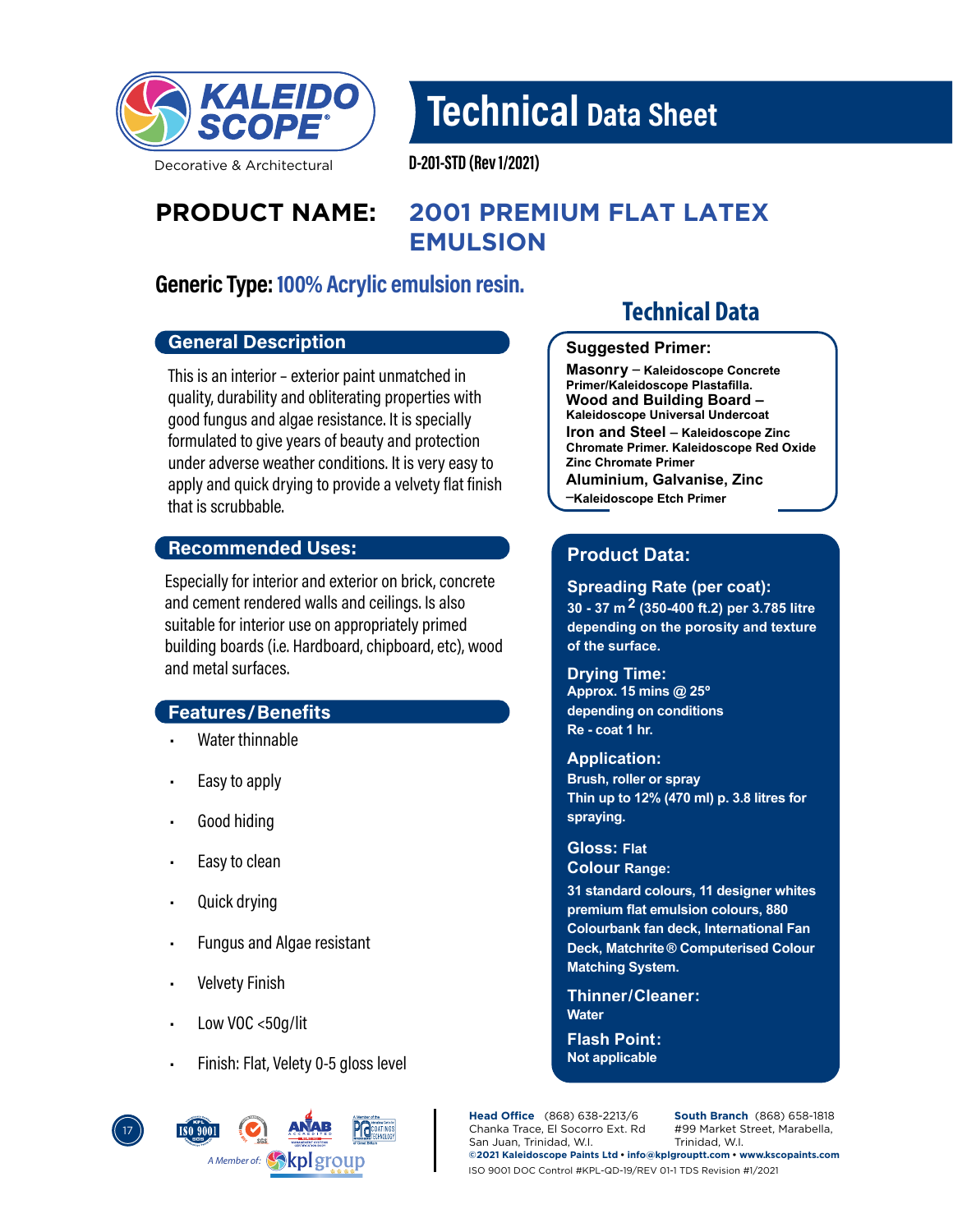

Decorative & Architectural

Technical Data Sheet

PRODUCT NAME: 2001 PREMIUM FLAT LATEX EMULSION D-201-STD (Rev 1/2021)

# General Surface Preparation & Directions for Use

# NEW AND UNPAINTED WALLS/ MASONRY:

Ensure surface is dry and cleaned free of all dust, dirt, oil, grease, mortar splashes, moss, algae and other debris. Poured concrete must be allowed to cure for at least 60 days, while cement plaster/ rendering should be allowed to set up for 30 days. Fill any cracks, crevices and defects with Kaleidoscope Pol-Y-Fil. Allow to dry over night and then apply 1 or 2 coats of Kaleidoscope 2001 Flat Emulsion.

# PREVIOUSLY PAINTED SURFACES:

Remove all loose, flaking, peeling and semi- adherent paint to obtain a clean, firm sound surface. If powdery residue exists after cleaning apply one coat Kaleidoscope Alkali Sealer. Allow to dry overnight then apply 1-2 coats Kaleidoscope 2001 Flat Emulsion.

# MASONRY, CELOTEX, HARDBOARD, CHIPBOARD, PLYWOOD:

## UNPAINTED:

Rub down with sand paper and dust off all loose and powdery materials. Fill any cracks, crevices and defects with Kaleidoscope Carpenter's Wood Filler or Kaleidoscope Pol-Y-Fil. If desired, prime wooden and celotex surfaces with one coat of Kaleidoscope Universal Undercoat. Allow to dry over night and then apply 2 or 3 coats of Kaleidoscope 2001 Flat Emulsion.

## PREVIOUSLY PAINTED:

Remove oil or grease with cloth moistened with mild detergent solution or solvent. Scrape off flaking paint. Chalky surface should be coated with Kaleidoscope Alkali Sealer and allowed to dry overnight before coating. Sand thoroughly and wipe with cloth to remove all existing loose and powder material. Allow to dry over night and then apply 1 or 2 coats of Kaleidoscope 2001 Flat Emulsion.

### METAL:

Clean to hand tool finish SSPC-SP-2 or Power Tool finish SSPC-SP-3. Remove any grease, wax and polish with solvent moistened cloth. Galvanised steel and aluminium surfaces should be primed with one coat of Kaleidoscope Etching Wash Primer prior to the application of Kaleidoscope Zinc Chromate Primer. Allow to dry overnight then apply 1-2 coats Kaleidoscope 2001 Flat Emulsion.



**Head Office** (868) 638-2213/6 Chanka Trace, El Socorro Ext. Rd San Juan, Trinidad, W.I. **South Branch** (868) 658-1818 #99 Market Street, Marabella, Trinidad, W.I. **©2021 Kaleidoscope Paints Ltd • info@kplgrouptt.com • www.kscopaints.com** ISO 9001 DOC Control #KPL-QD-19/REV 01-1 TDS Revision #1/2021